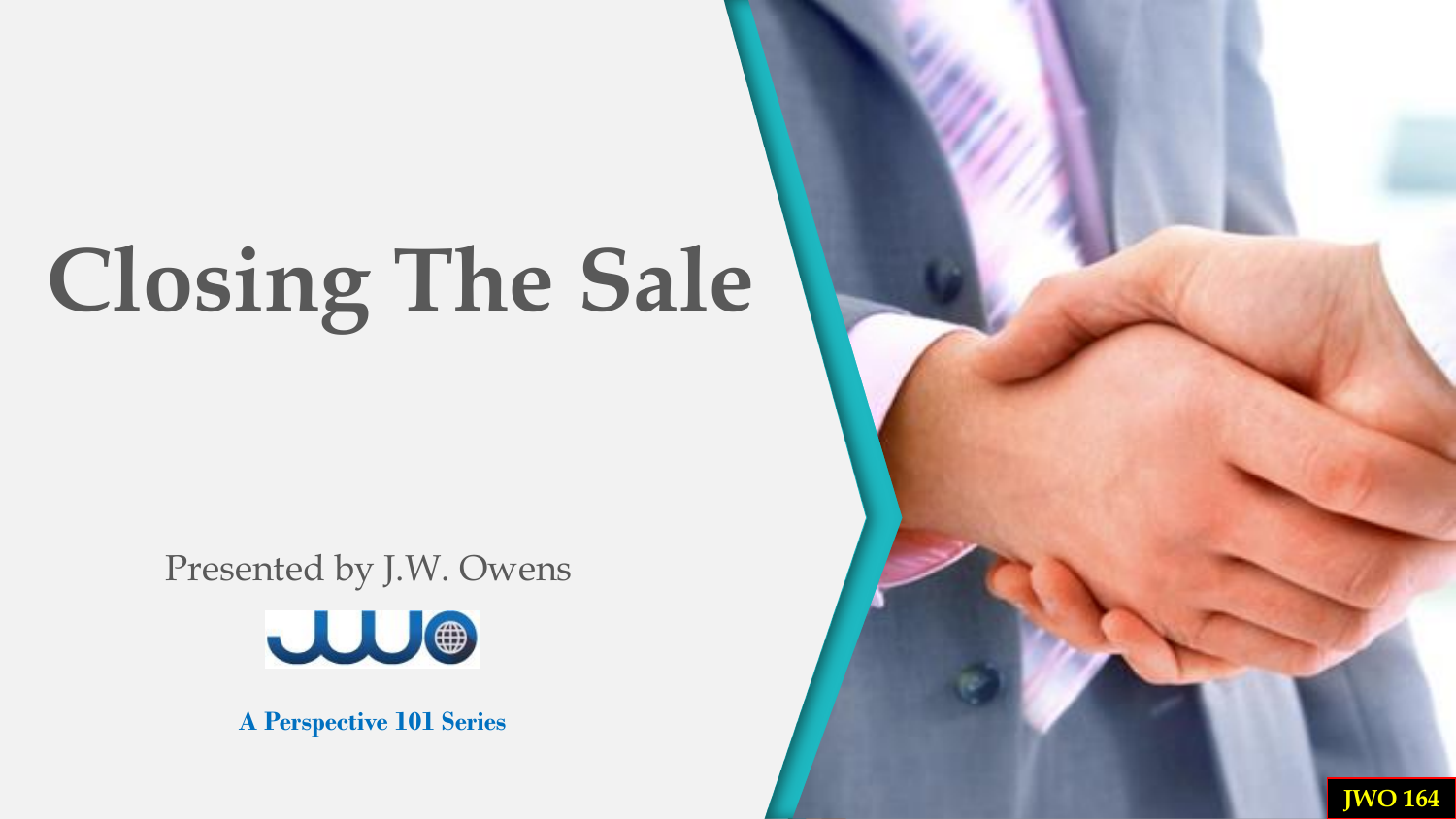Closing the sale is not a skill that can be learned in isolation from the rest of the sales process. Closing is one element in a chain of events that begins with the sales person planning and preparing for sales meetings and works through the sales process.

**What actually happens during the sales process is that the salesperson:** 

- **Opens the sales interview and sets an agenda.**
- **Asks questions that help identify the buyers' needs.**
- **Presents the features, advantages and benefits of their product, or service that satisfy those needs.**
- **Overcomes any objections the buyer might raise.**
- **Closes the sale by gaining the agreement of the buyer to make the purchase.**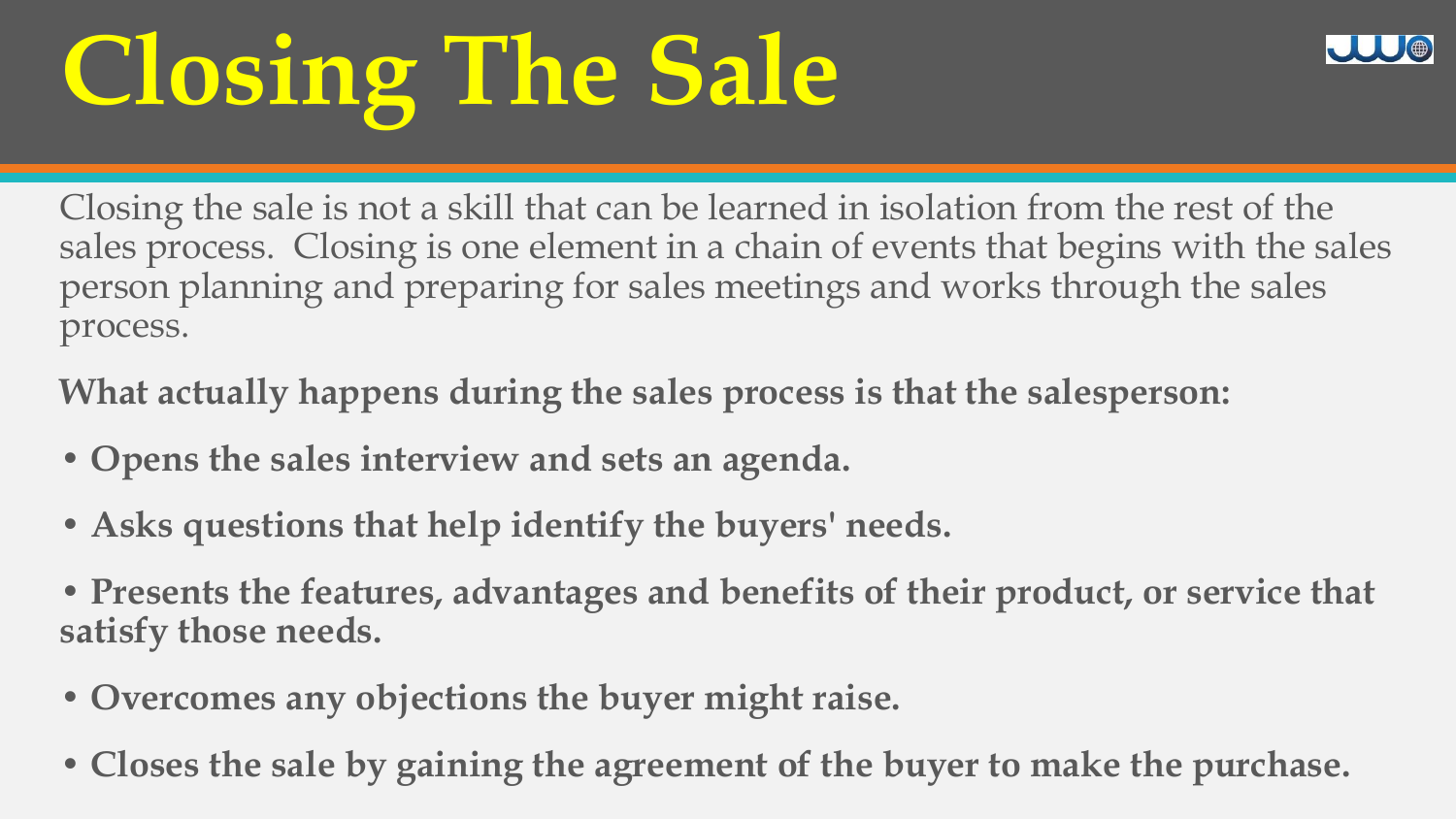This is a very simplified summary of a complex process that requires a high degree of skill on the part of the salesperson and it may take several meetings before the buyer is in a position to make a decision.

**However, what most salespeople fail to realize is that closing is more about timing and confidence than sales techniques.** 

Many salespeople are looking for a closing technique that will make the decision making process easier and take away some of the pressure felt by both buyer and seller at that moment of truth.

The problem is that at this moment of truth, the salesperson is worried about getting rejected and the buyer is worried about making a mistake, so it is all too easy for either, or both sides to delay the buying decision, rather than risking rejection, or making a bad decision.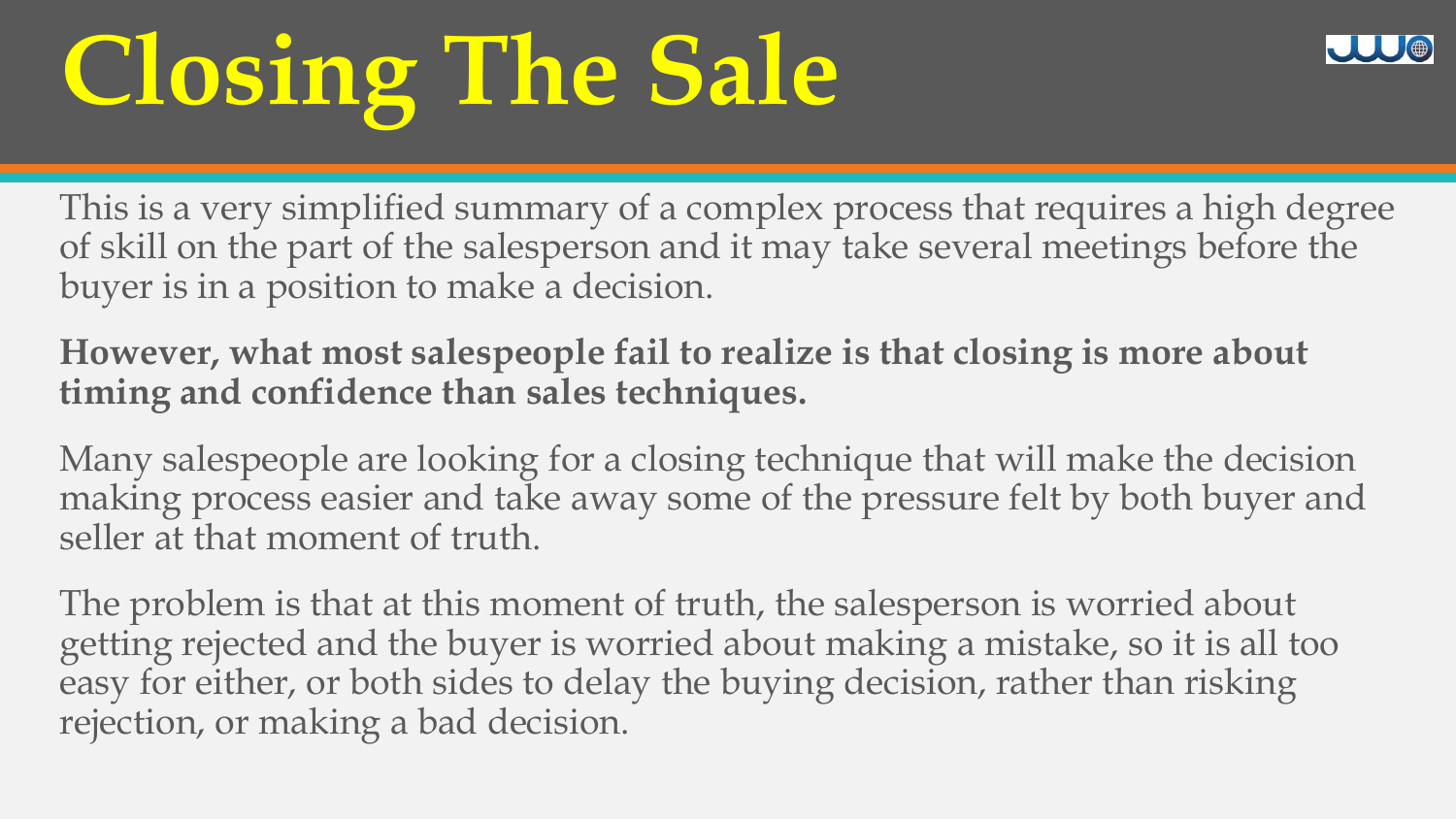It is up to us as salespeople to have the confidence, at the right time, to ask for commitment and risk rejection.

That is our role and unfortunately, **7 times out of 10** we fail to ask for some kind of commitment and this can lose us the sale we have been working so hard to achieve.

**The main reason for this is fear of rejection.** 

**The most important Principles, therefore, when looking at closing the sale are:**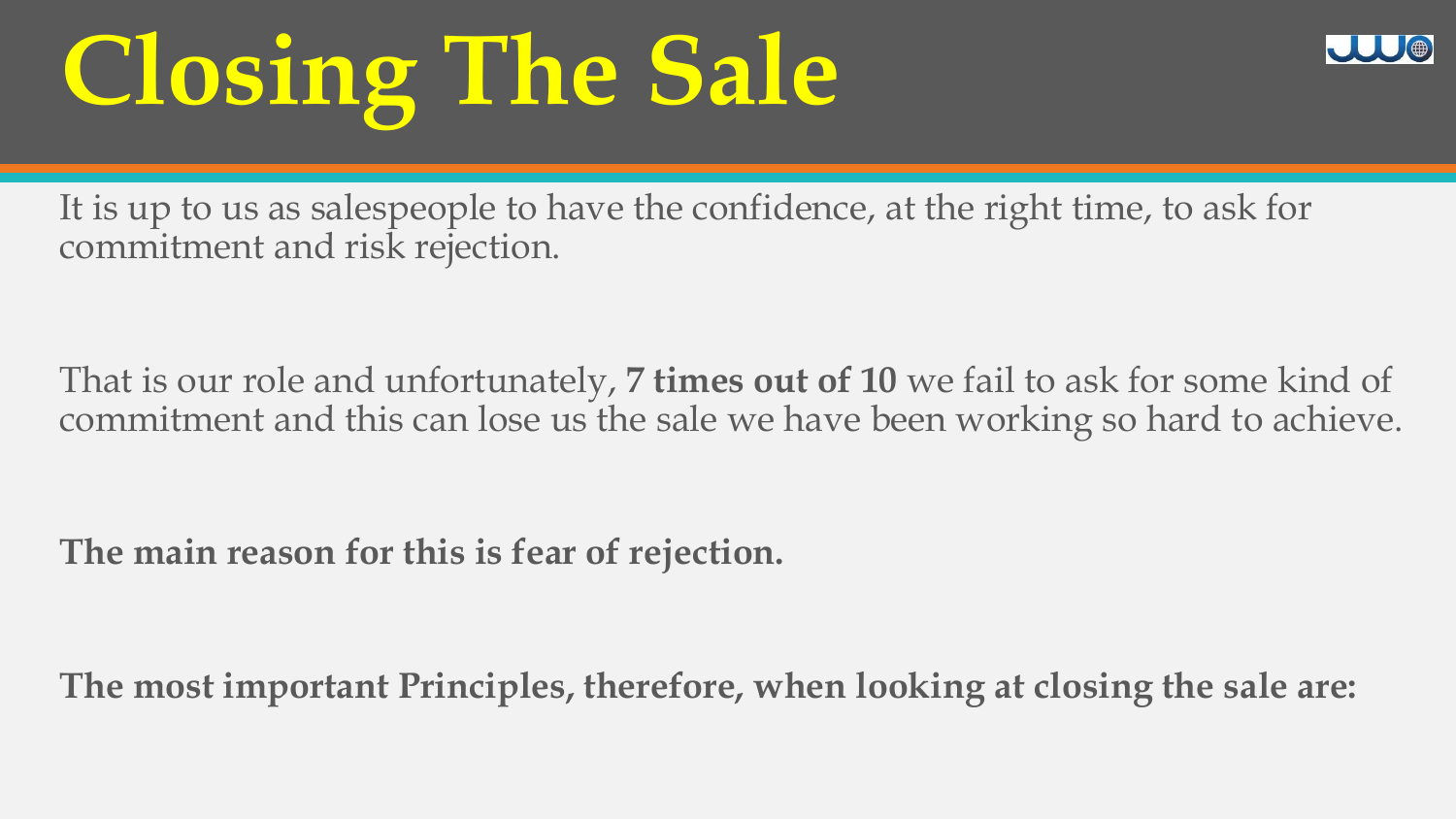### **1. Closing the Sale is an integral part of the sales process.**

This means that closing techniques in themselves are not enough to ensure success, if the other parts of the sales process have been neglected.

Before a buyer will place an order with you, he or she will have to see a need for your product and be convinced that your particular product represents the best solution to the problem represented by that need.

**That is, the cost is reasonable, they have confidence in your ability to deliver your promises and so on.**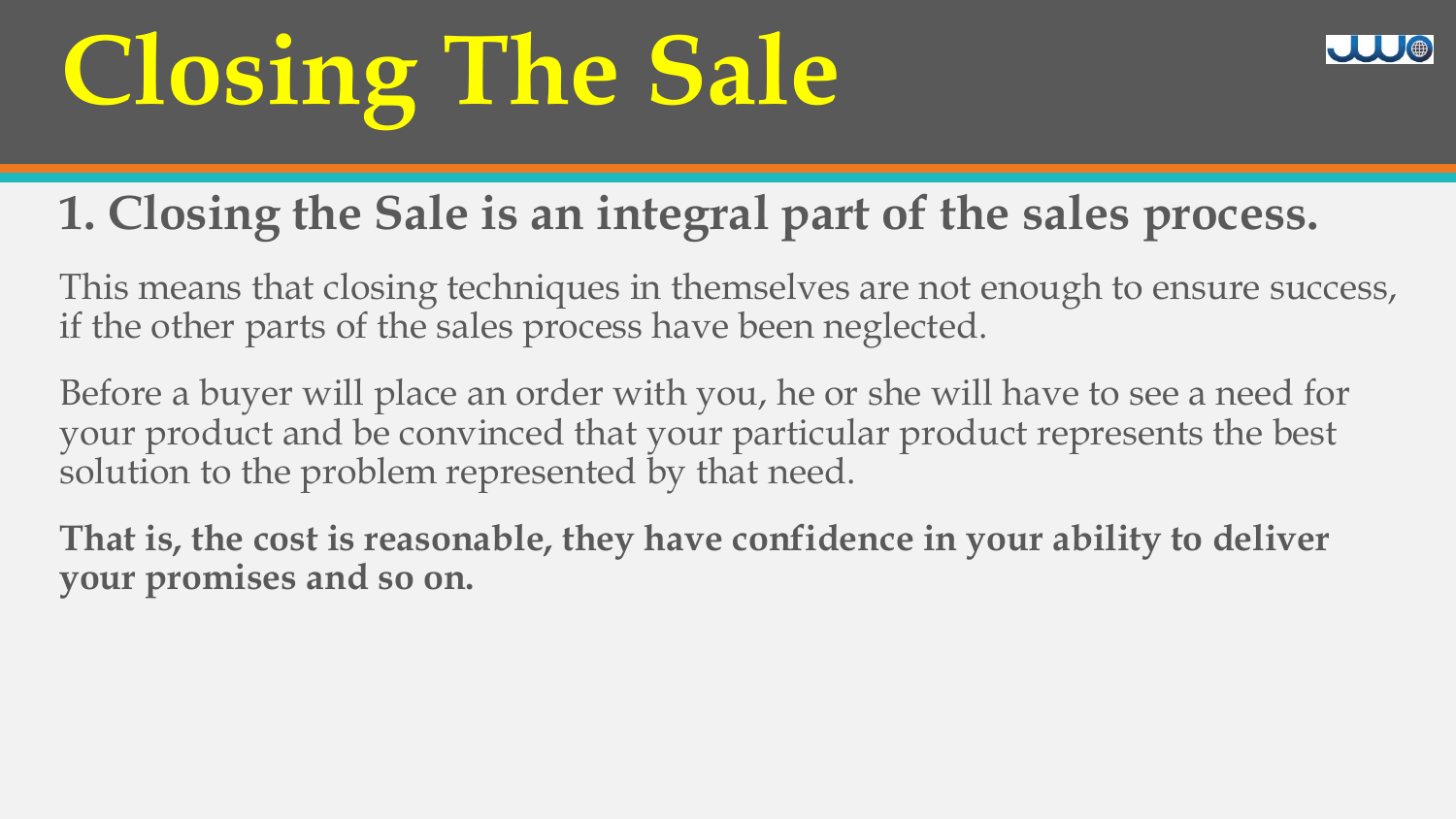

### **2. No salesperson ever closed every sale.**

Everyone who has ever sold professionally has had to get used to living with rejection.

A good salesperson will always be rejected more times than he or she is successful.

In fact if this is not the case the salesperson probably isn't trying hard enough.

The secret is to **`learn to live with rejection'.** 

Every time you fail, you move closer to the time you will succeed.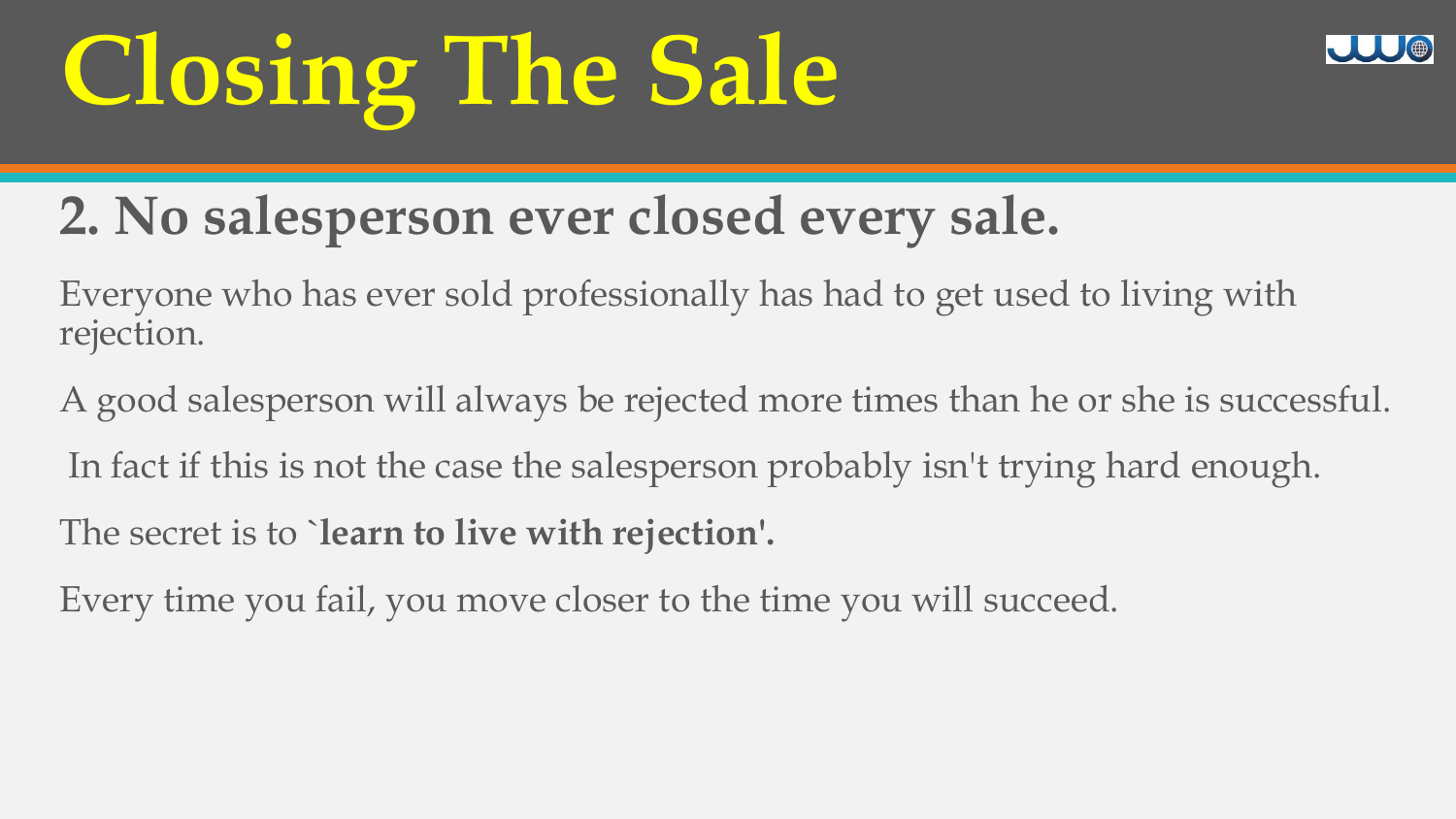

### **3. Selling is a `numbers game'**

Given a **`basic'** level of skill in sales techniques, **the amount you sell is directly related to the number of calls you make.**

**The more customers you see, therefore, the more business you will close.**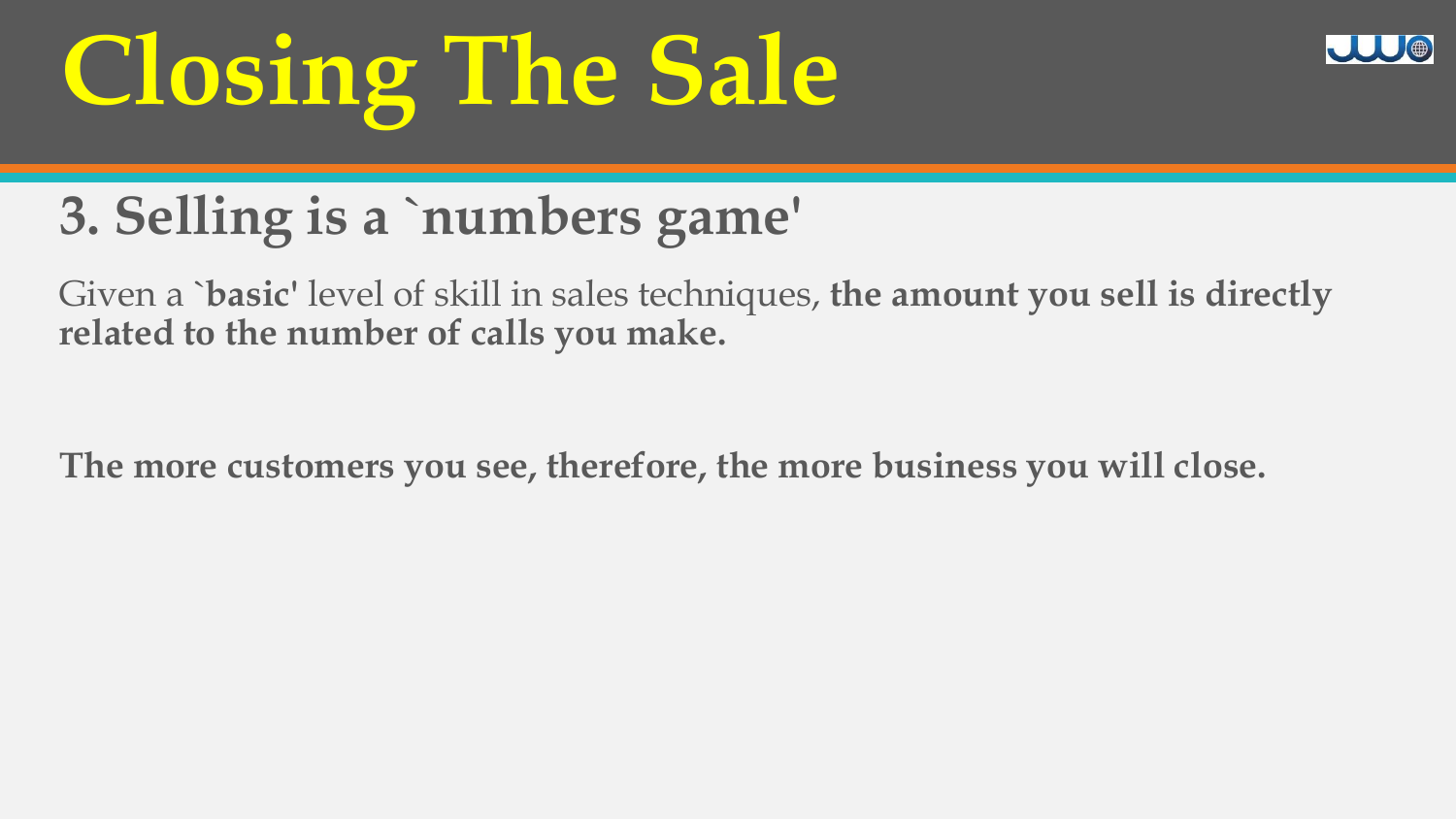**4. Certain key ratios apply to your sales activity** 

By measuring your sales performance over a period of time you will understand more fully the key ratios that apply to your business.

**Examples of these could be:** 

- **Appointments booked to Number of Telephone calls made**
- **Number of successfully `closed' calls to Number of `cold' calls made**
- **Number of successfully `closed calls to Number of `enquiry' calls made**
- **Number of successfully `closed' calls to Number of presentations made**

In sales, these ratios vary depending on the industry, the products and how the products are sold. The key learning point here is that these ratios will tend not to change much over time and can be used in planning individual activity in order to exceed sales targets. Also by being aware of the relative success of different kinds of calls you will be able to plan your activity more effectively by spending the maximum amount of time on your potentially most productive sales activities.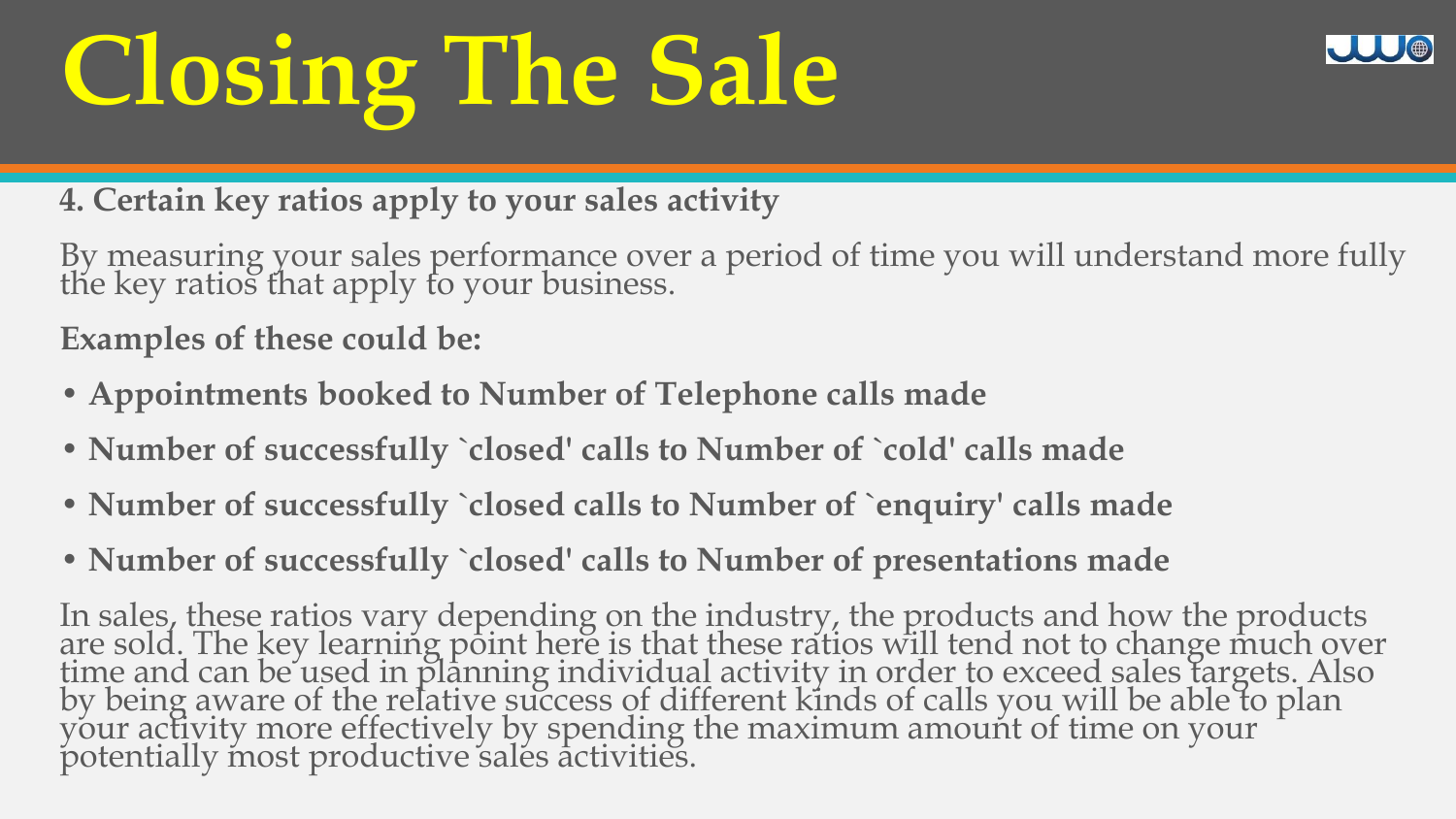**5. The right time to close is when the customer is ready to buy** 

This is so important.

Closing tends to happen towards the end of the sales call but don't assume this will always be the case.

If the customer wants to buy early into your sales presentation then you should get commitment straight away.

There may be more information you need to give, however, having gained commitment the customer will be more relaxed and less likely to raise objections at a later stage.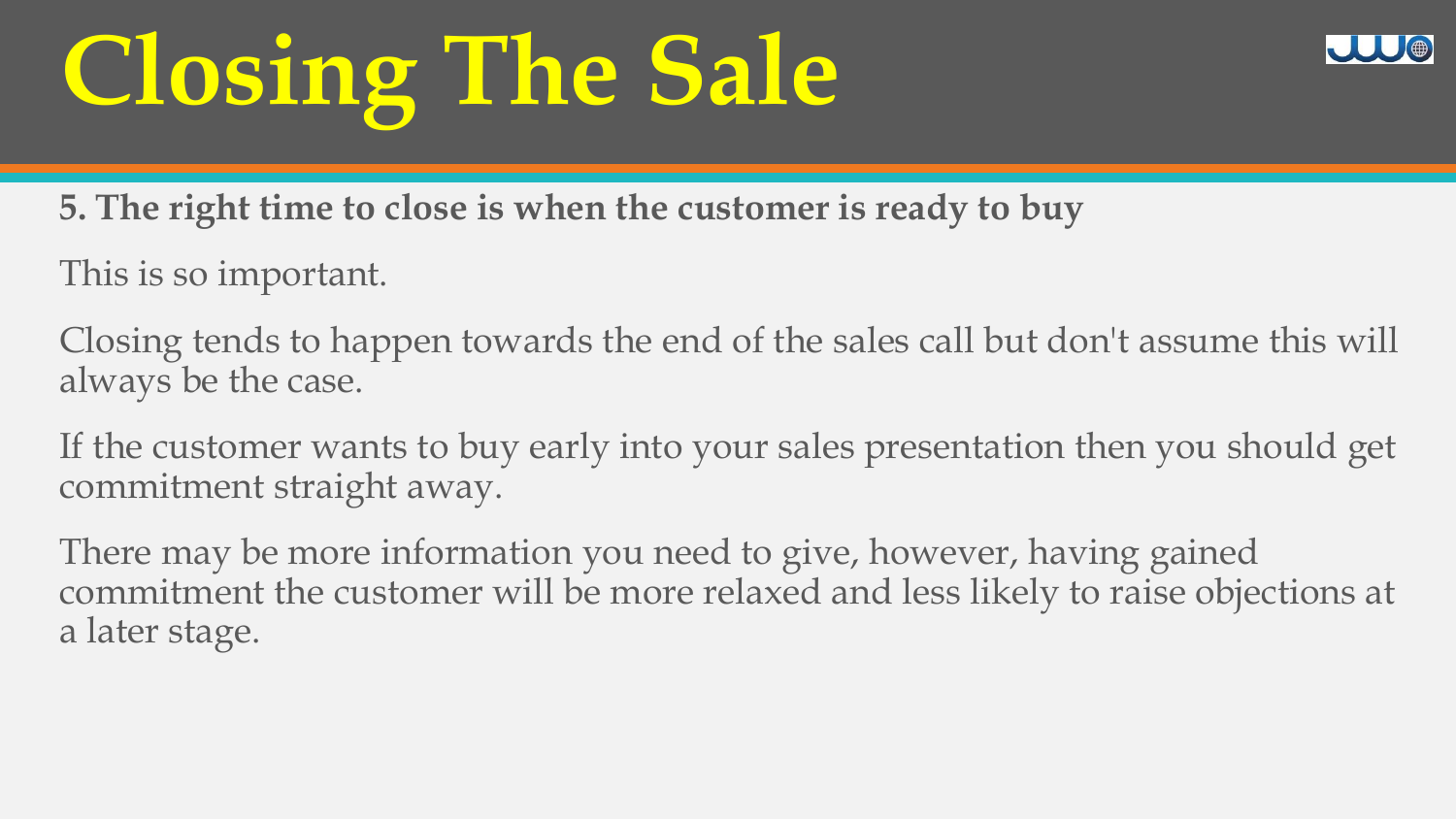

#### **6. Look for more than one opportunity to close the sale**

There will be several occasions during the sale when the customer is ready to buy. There will also be more than one opportunity for you to close the sale. Just because the customer says `no' now, it doesn't mean it won't be `yes' in ten minutes' time. `No' can mean various things:

- Not on the terms you describe
- Not at the moment
- Not in your timescale
- Not at that price
- Convince me further
- I'm getting interested but I need more information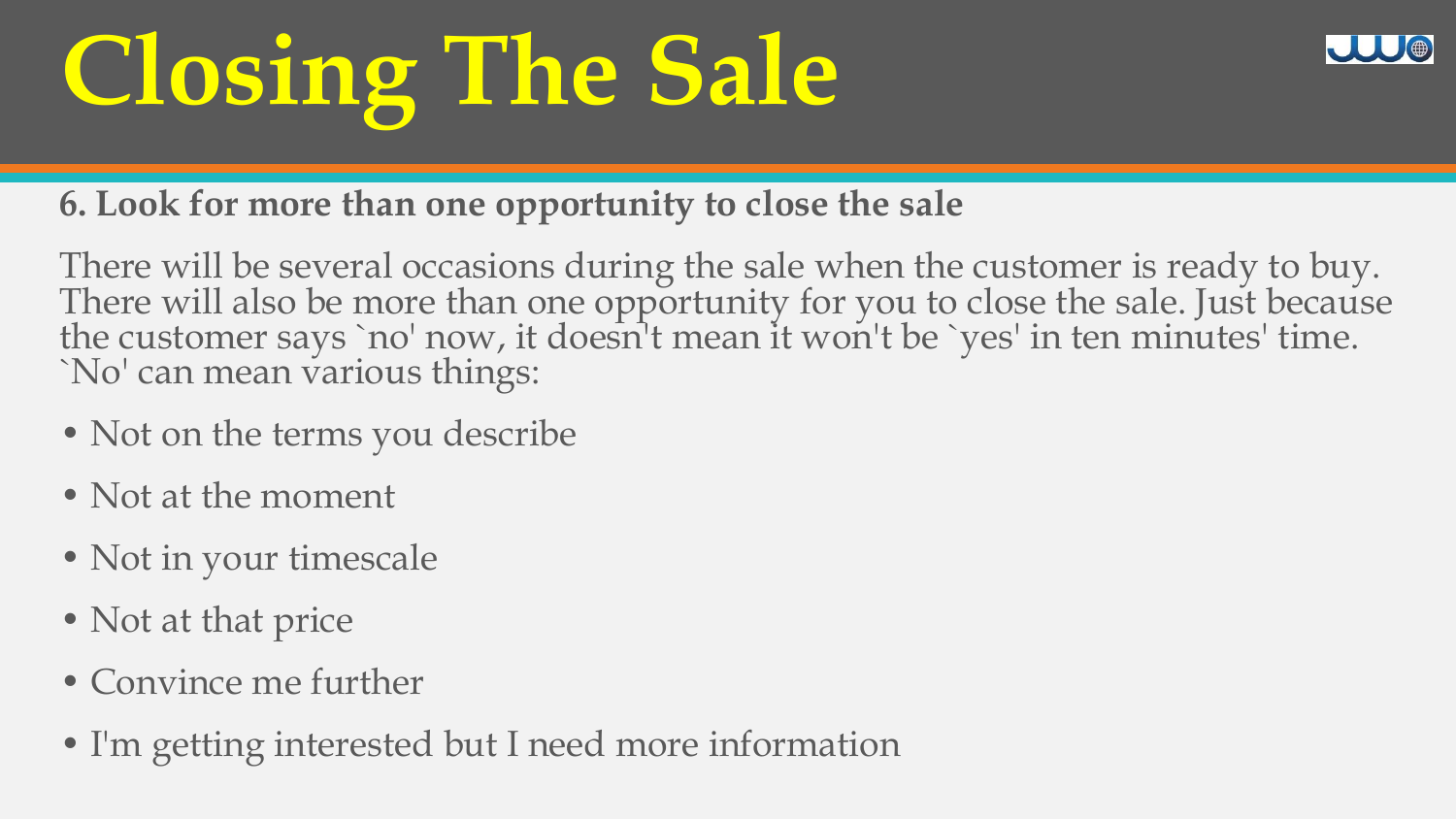

**7. Buyer resistance is natural and should be expected** 

During the sales process the buyer is under as much pressure as the salesperson. The buyer is often thinking about the consequences of agreeing to your proposal.

The buyer may be thinking: **Does this represent value for money? What will my partner think? Are they as reliable as she says they are? He says they can achieve significant growth. Is that true? Is her product better than her competitor? Can I afford the monthly payments?** 

Often when the buyer hesitates during the closing stages he or she is seeking reassurance from the salesperson in a consultative, non-threatening way, that the decision that is about to be made, is a good decision.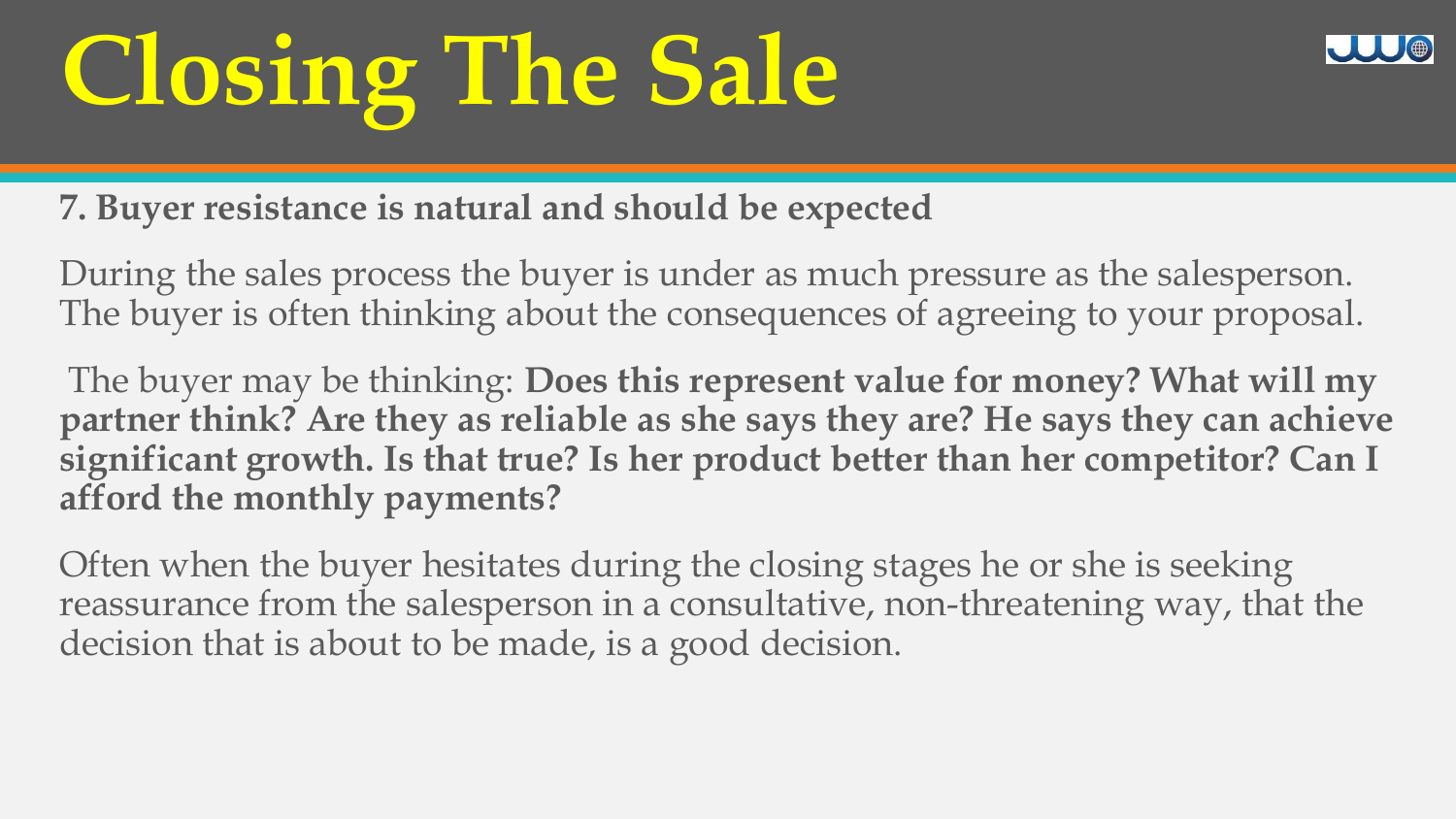

**8. Buyers seldom ask you for the order** 

Most buyers rely on the salesperson to make the buying process easy for them.

However, they rarely ask for the order outright so the most effective and most obvious closing technique, having gone through the several stages of the call, is to ask the buyer if he or she wishes to place an order.

By this stage, if you have carried out the other stages of the call, it is likely the customer will be ready to buy, but more importantly, you have earned the right to ask for the order.

It is a fact, however, that around **70%** of sales calls end with the salesperson failing to ask for the order. This is due to the salesperson's fear of rejection. We will look next at ways of overcoming this problem.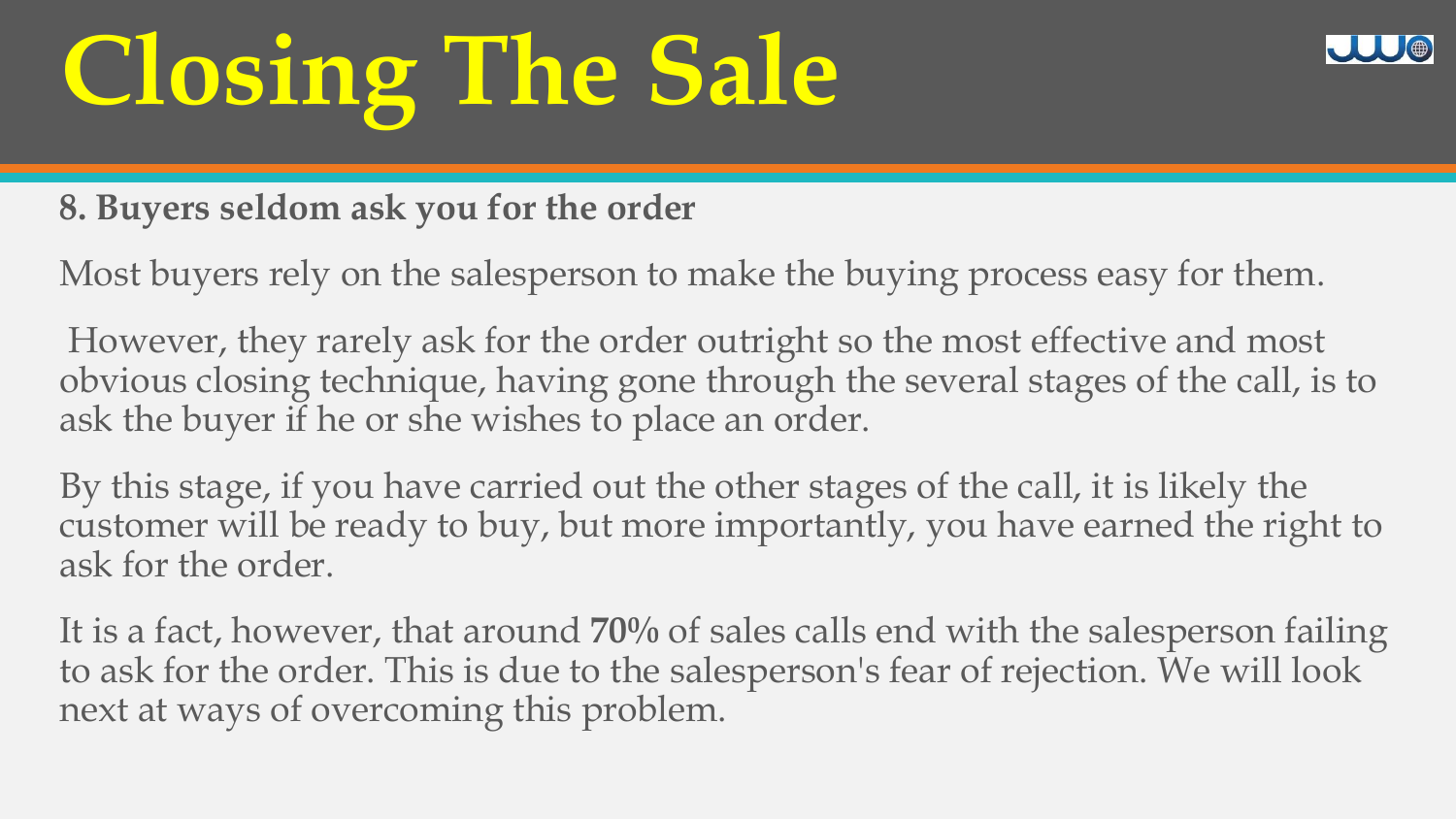### **Nine closing techniques**

The purpose of this section is to look at nine ways of closing the sale. Any examples that are given will be general.

Write down, for the closing techniques indicated, examples in your own words:

#### **1. Ask for the order**

It has been estimated that **7 out of every 10** presentations end without the salesperson asking for the order. **Of the 3 salespeople who do ask for the order, 2 give up after the second refusal.** 

Having presented to your customer in a professional way you have the right to ask for the order and the customer expects you to do so. This technique alone will improve your sales results and give you more confidence in the selling situation.

**Remember that closing is about timing.** The best closers recognize there is a time to ask for commitment and they have the confidence to do so. If you get rejected, so what? What have you actually lost? In fact you are better off because even if you get rejected at least you now know where you stand.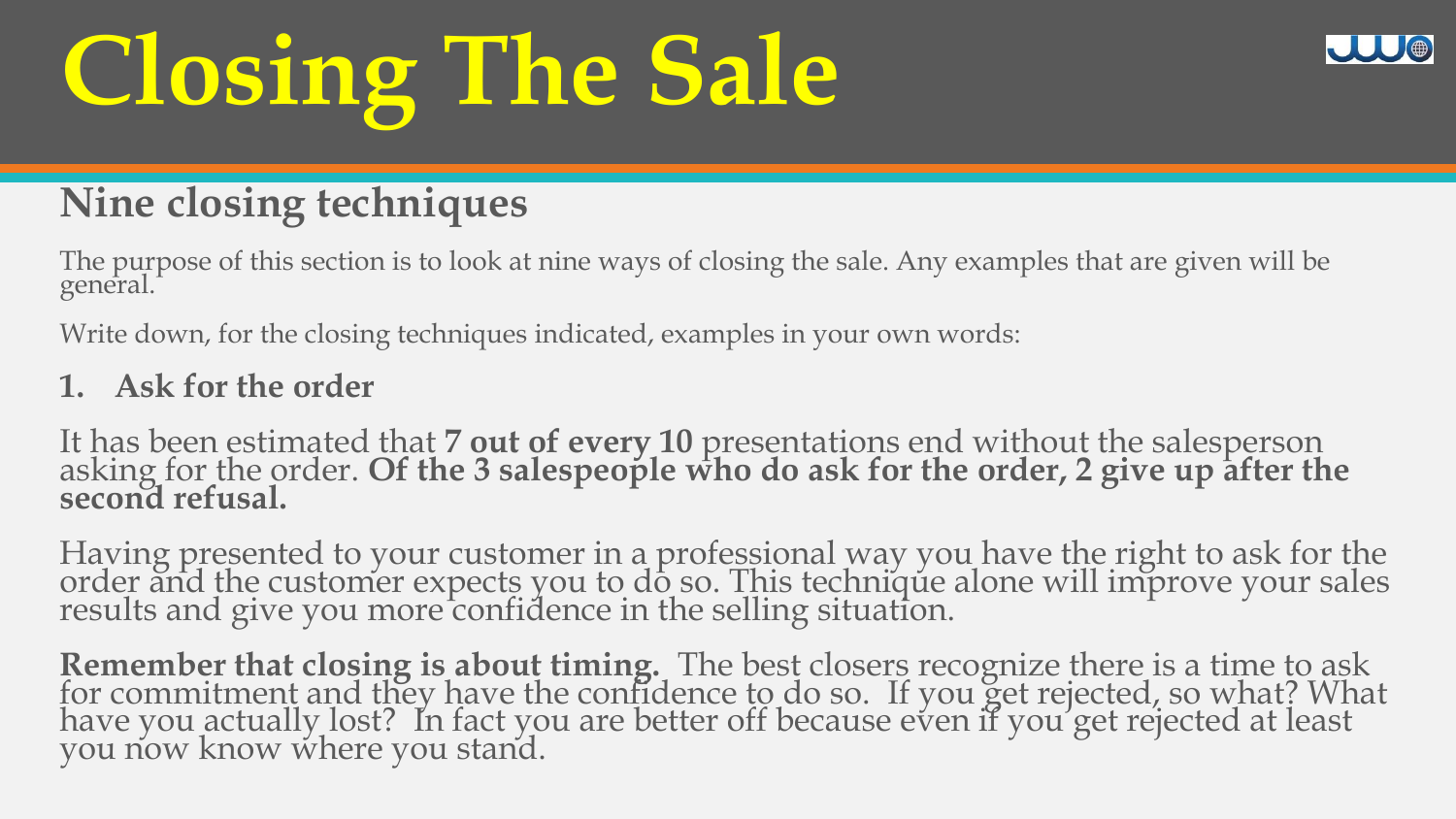### **2. The Assumptive Close**

By assuming that the order is being placed you can remove the responsibility for decision-making away from the buyer.

This uses the buyer's natural inertia.

The assumptive close uses words like **`will' and `when'** 

This will solve a lot of problems when it is installed.

When will be the best time to pick up copy? Will 4 units be sufficient to meet your requirements?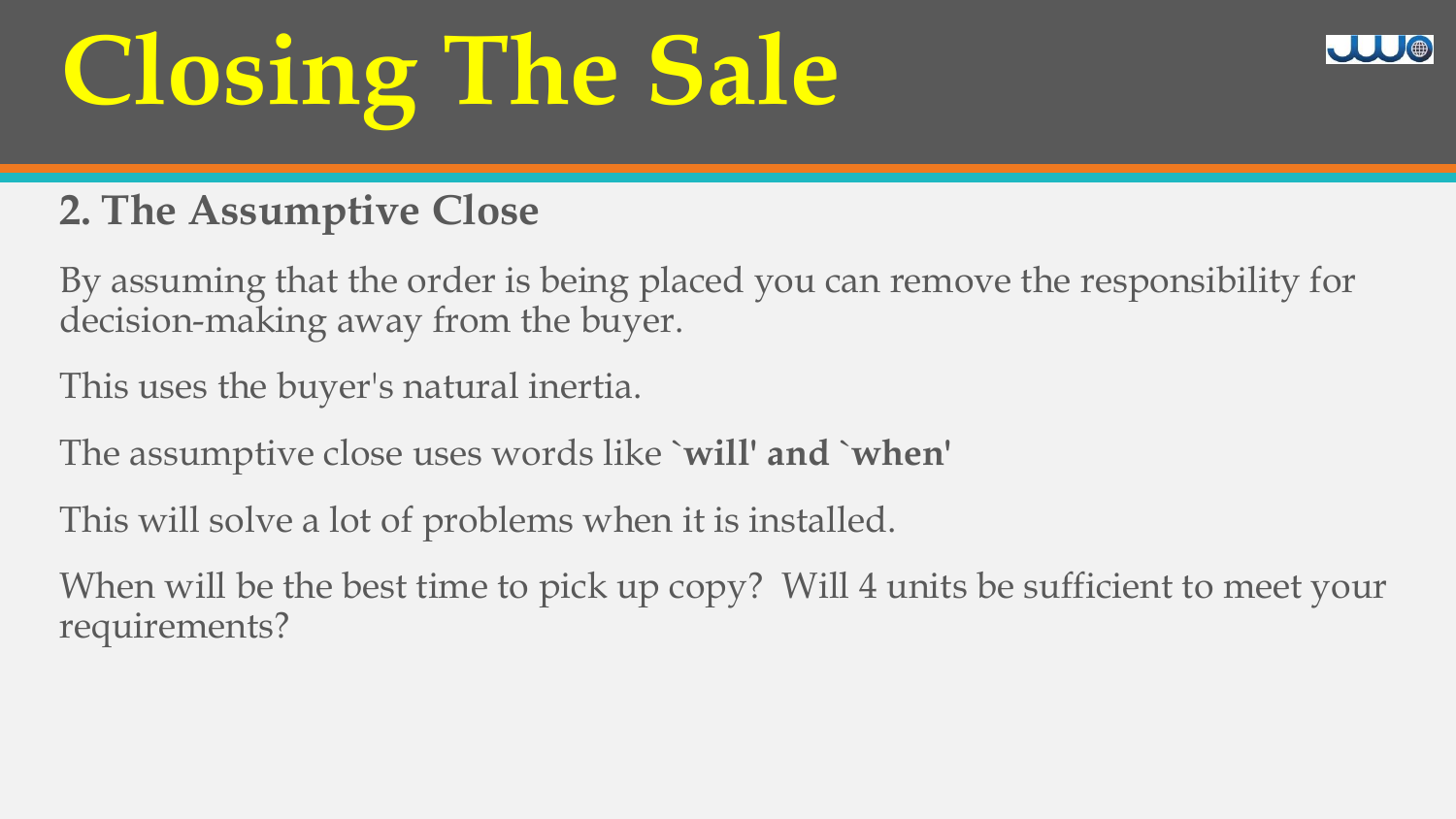### **3. The Alternative Close**

This close gives the buyer the choice between 2 alternatives, both of which have been chosen by you

Will you take the option of color or do you prefer a larger ad?

Would you prefer the full or the spot color ?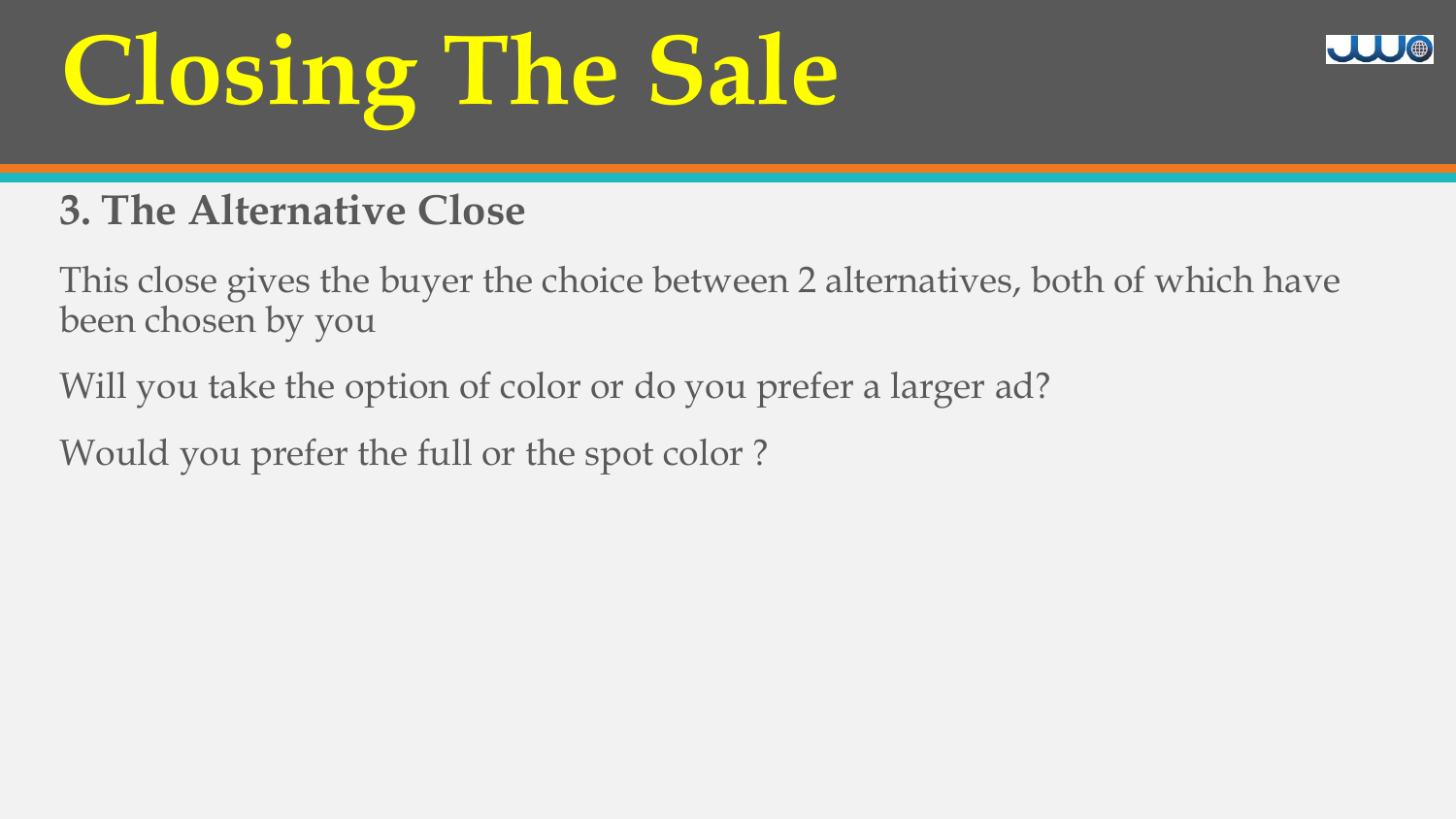

#### **4. Closing on a small issue**

Often the buyer finds it easier to make small decisions than large ones.

However, having made the smaller decision the larger one becomes easier to make. Choose a minor feature of your product and gain agreement from the buyer on that feature.

Changes can be made on a weekly basis. Does that meet your requirements?

We can arrange for the colors to match your company logo. Would that be what you are looking for?

If \_\_\_\_\_\_\_\_\_ is a problem we can arrange for a \_\_\_\_\_\_\_\_\_ at no extra cost. How does that sound?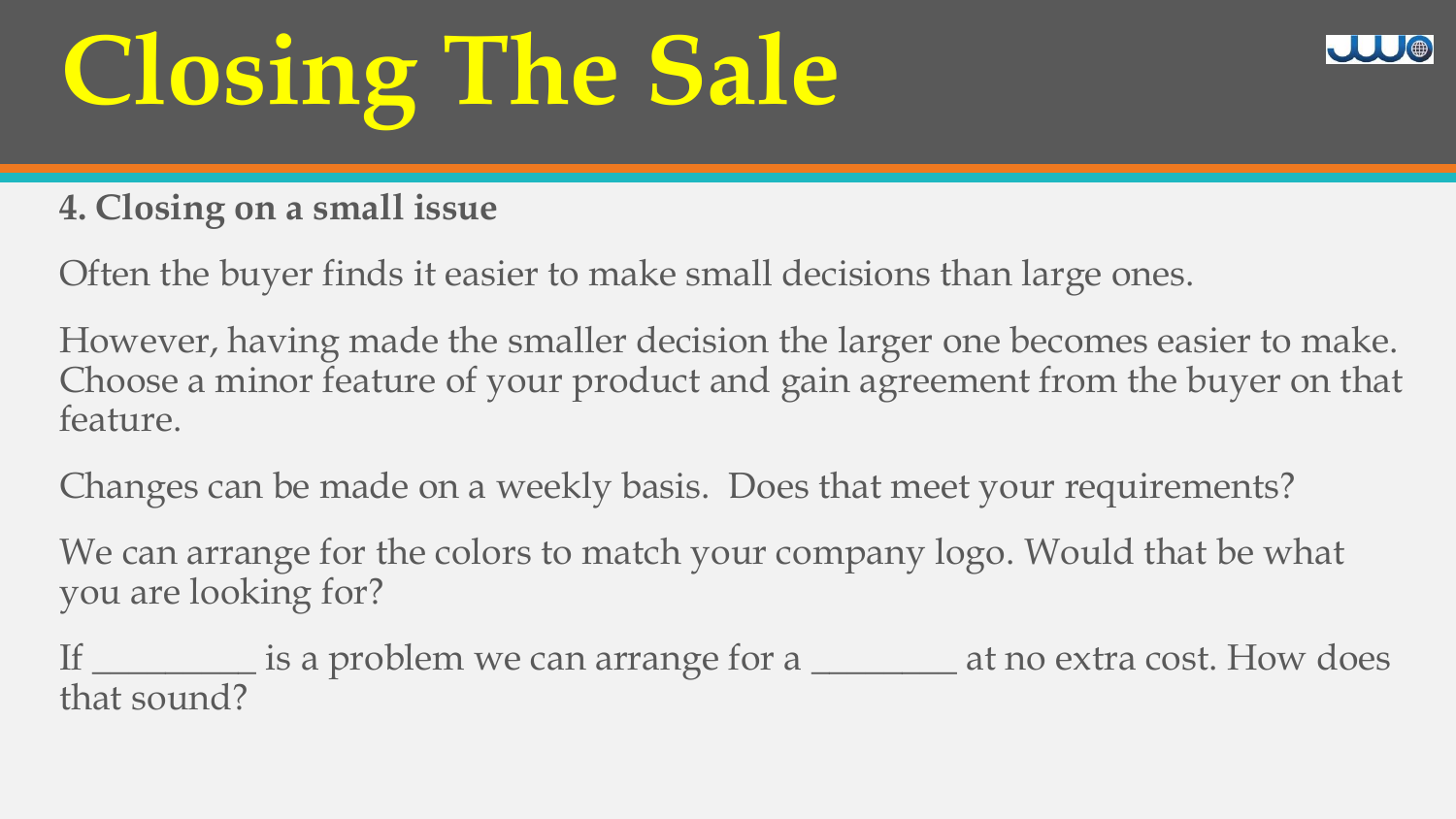#### **5. The Pressure Close**

This enables you to put pressure on the buyer in terms of special offers or inducements that are available or penalties for not placing the order.

This price is only available up until the end of the month.

If you order the smaller quantity the higher price will apply.

We are giving a free color with orders of 500 dollars and above. This offer ends tomorrow.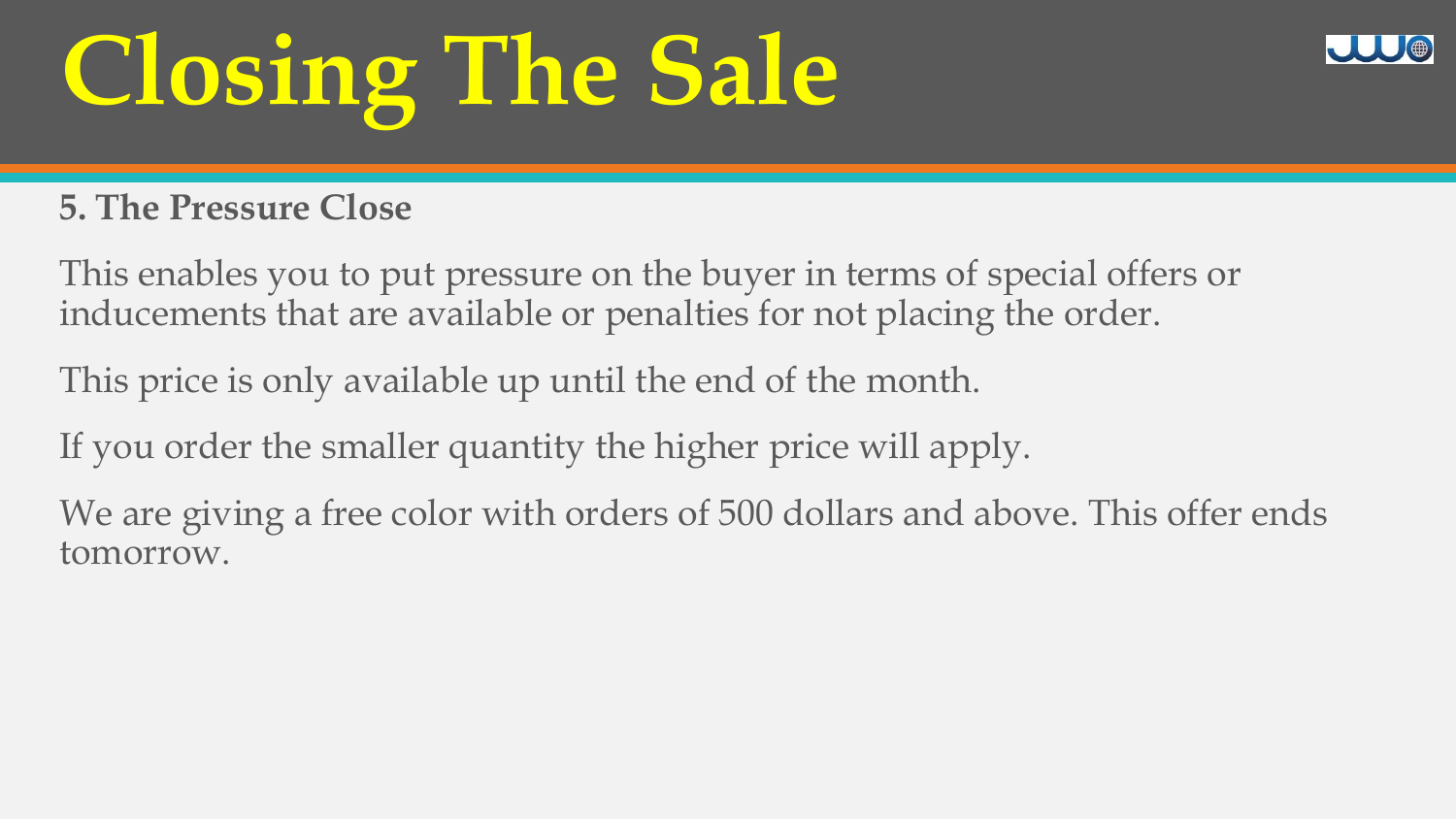6. Converting on Objections

An objection can be a very strong buying signal.

If the buyer raises an objection and it is the only objection that is preventing the order from being placed you can use this to gain commitment to buy.

You have said Mr Jones, that you are interested in our products but the discount terms that we offer are unacceptable.

Is this the only objection you have?

If we were able to work out a compromise would you be willing to place the order today?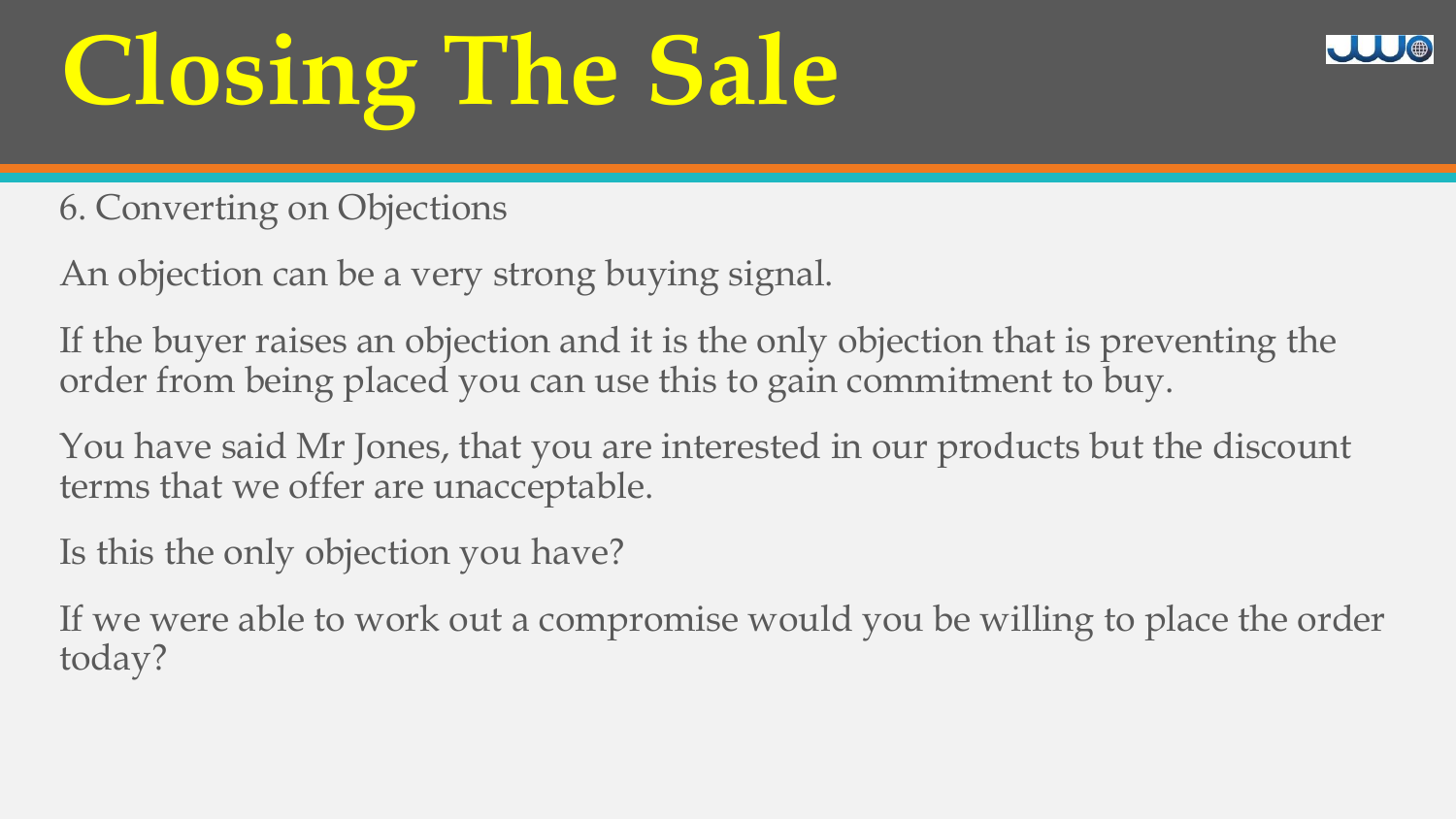#### **7. The Negotiated Close**

Standard negotiating techniques are very useful at the closing stages of the sales process.

If I can reduce my price by \_\_\_\_\_\_\_will you agree to place the order today?

If I can agree your terms can we agree today on a long-term commitment for you to use us as your marketing product?

I will ring my boss now. If he agrees to reduce the price by 10% do we have a deal?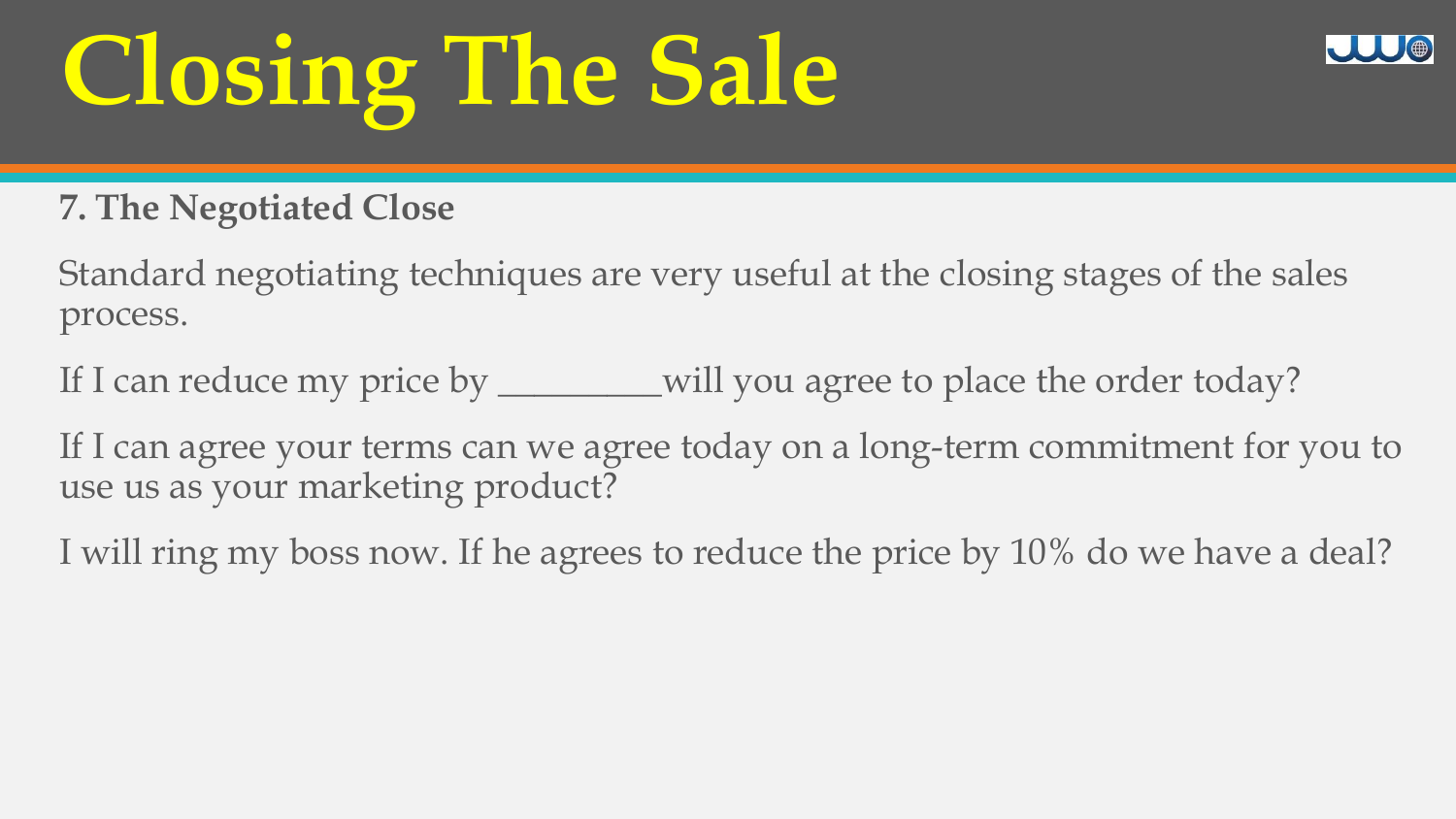#### **8. The Trial Close**

During your presentation the buyer may make a remark that suggests a decision to buy may have been made.

In these situations

• listen to what the buyer says

• summarise what has been said • ask for the order/close the sale

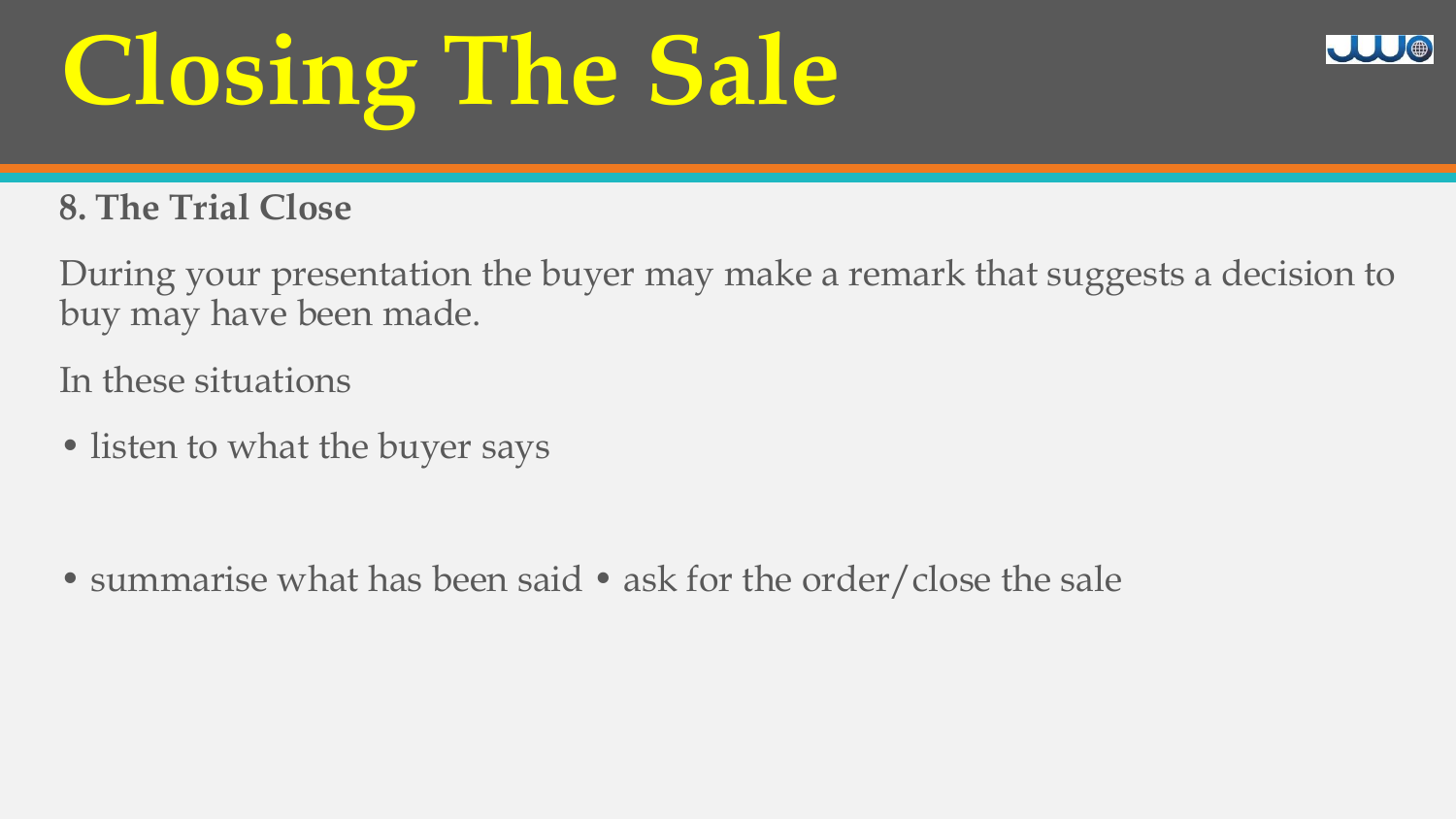#### **9. The Balance Sheet Method**

One closing technique that can be used is to list all the **points in favor** of your product and all **the points against** on a sheet of paper.

This can be repeated for the other products being considered by the buyer and can influence the decision of where the **`balance of power'** lies.

If your product is the stronger of the alternatives available to the buyer this method can help the final decision be made in your favor.